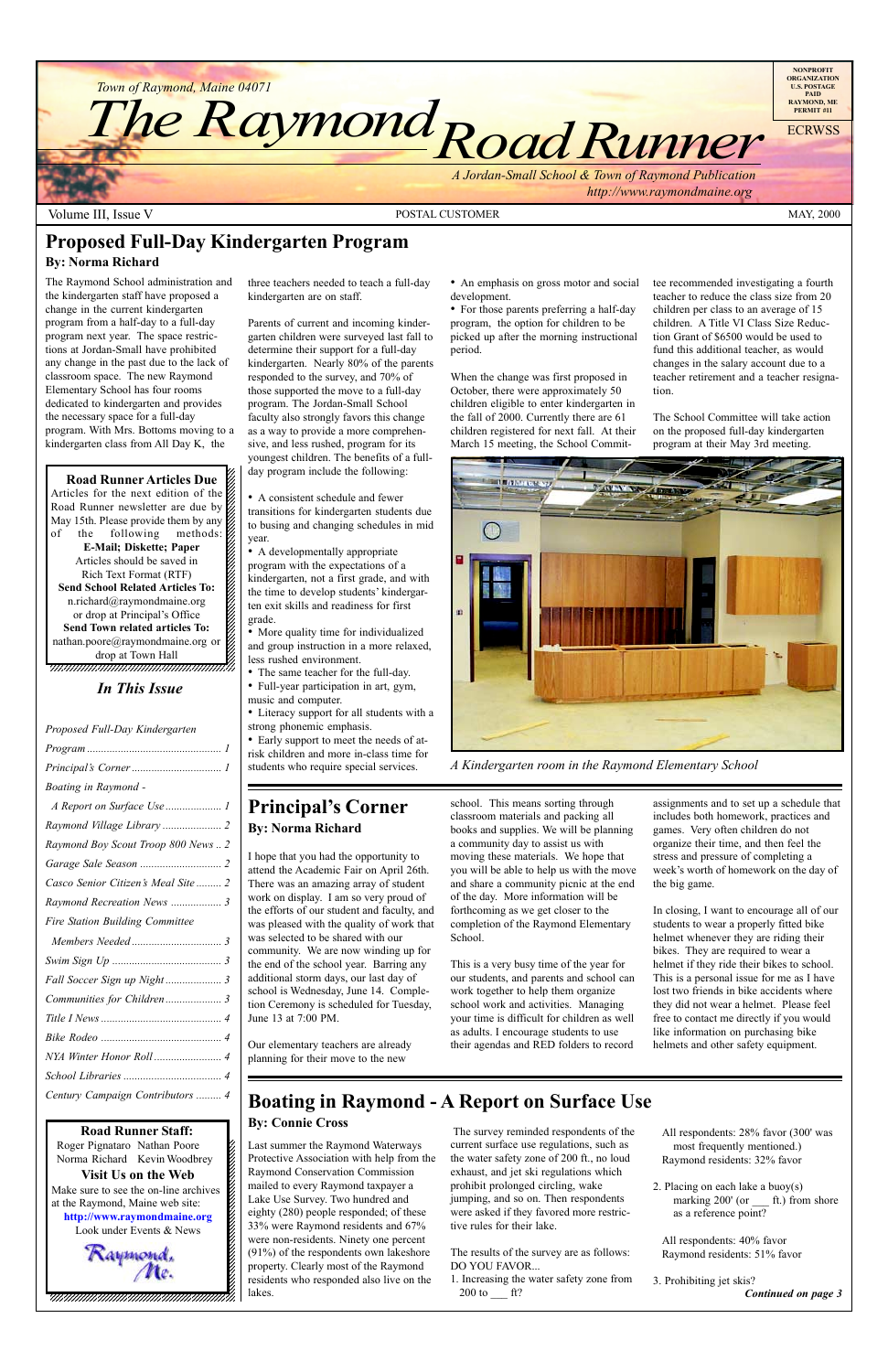| May 2000<br>Events and Meeting Schedule                                                                                                                |               |                                                                                 |                                                                |                                                                                                          |               |                 |
|--------------------------------------------------------------------------------------------------------------------------------------------------------|---------------|---------------------------------------------------------------------------------|----------------------------------------------------------------|----------------------------------------------------------------------------------------------------------|---------------|-----------------|
| <b>SUNDAY</b>                                                                                                                                          | <b>MONDAY</b> | <b>TUESDAY</b>                                                                  | <b>WEDNESDAY</b>                                               | <b>THURSDAY</b>                                                                                          | <b>FRIDAY</b> | <b>SATURDAY</b> |
| <b>TH=Town Hall</b><br><b>JS=Jordan-Small</b><br><b>KC=Kokatosi Campgnd</b><br>TG=Town Garage RT85<br><b>FB=Fire Barn</b><br><b>VL=Village Library</b> |               | Recycling Pickup<br>6:30-7:30AM JS<br>Walk for Health<br>7:00PM TH<br>Selectmen | -3<br><b>Recycling Pickup</b><br>7:00PM JS<br>School Committee | 4<br>6:30-7:30AM JS<br>Walk for Health<br>9:30AM VL<br>Story Time - Baby Time<br>6:30PM KC<br>Lions Club |               | 6               |
|                                                                                                                                                        | 7:00PM TH     | 6:30-7:30AM JS                                                                  | 10                                                             | 6:30-7:30AM JS                                                                                           | 12            | 13              |

|                                                        | Budget/Finance<br>Committee                                                                          | Walk for Health                                                                           | 7:00PM TH<br><b>Planning Board</b>                                                                 | Walk for Health<br>9:30AM VL<br>Story Time - Baby Time                                                                                                 |                                                  |    |
|--------------------------------------------------------|------------------------------------------------------------------------------------------------------|-------------------------------------------------------------------------------------------|----------------------------------------------------------------------------------------------------|--------------------------------------------------------------------------------------------------------------------------------------------------------|--------------------------------------------------|----|
| 14                                                     | 15<br>7:00PM VL<br><b>Historical Society</b>                                                         | <b>16</b> Recycling Pickup<br>6:30-7:30AM JS<br>Walk for Health<br>7:00PM TH<br>Selectmen | 17 Recycling Pickup<br>5:30PM JS<br>Senior Citizens Supper<br>7:00PM JS<br><b>School Committee</b> | 18<br>6:30-7:30AM JS<br>Walk for Health<br>9:30AM VL<br>Story Time - Baby Time<br>6:30PM KC<br>Lions Club                                              | 19<br>8:45AM JS<br><b>Good News</b>              | 20 |
| 21<br>10:00AM TH<br><b>Appleals Board</b><br>Site Walk | 22                                                                                                   | 23<br>6:30-7:30AM JS<br>Walk for Health<br>7:00PM VL<br>Library Board Meeting             | 24                                                                                                 | 25<br>6:30-7:30AM JS<br>Walk for Health<br>9:30AM VL<br>Story Time - Baby Time<br>7:00PM TH<br><b>Cemetery Committee</b><br>7:00PM VL<br>Reading Group | 26<br>Appeals Board Deadline<br>for June Meeting | 27 |
| 28                                                     | 29<br><b>Memorial Day</b><br>7:00PM TH<br>Appeals Board<br><b>No School</b><br><b>Library Closed</b> | 30 Recycling Pickup<br>7:00PM JS<br>Conservation<br>Commission                            | 31 Recycling Pickup<br>7:30PM FB<br><b>Ladies Auxiliary</b>                                        |                                                                                                                                                        |                                                  |    |

On Tuesday March 14<sup>th</sup> Order of the Arrow elections were held. Elected this year are Tim Curtis, Zeb Swick and Bill Yates. The Order of the Arrow is a brotherhood of Scout honor campers that originated in 1915 to strengthen troops and encourage outdoor experiences. Troop members are nominated and elected to membership by fellow scouts in their own troops. They must meet certain qualifications that are established by the Order of the Arrow. Each troop may hold an election once a year under the supervision of the local BSA Counsel's lodge. The Order of the Arrow provides broad-based leadership opportunities that strengthen personal development for individual scouts and maintain interest in the Scouting Program.

Webelos Crossover was held at Cub Scout Pack 800's March Pack Meeting. Welcome to the following Webelos who joined the Troop: Keegan Brown, Steven Clark, Andrew Jordan, Troy Knight, Stephen Odum, John Shively, Cody Stultz, Daniel Tracy and Jamie Wiley. In their first four troop meeting they have quickly enmeshed themselves into troop activities and kicked up the energy level a couple of notches. Other Webelos who crossed over but have not yet come to a Troop meeting are encouraged to join them.

### **Raymond Boy Scout Troop 800 News By: John Hanley**

On Saturday April 8<sup>th</sup> the Troop lead by Scoutmaster Peterson traveled to the White Mountains in Stowe, Maine for rock mining. The scouts and the parents who provided transportation totaling twenty-eight collected a

### **What's New at the Raymond Village Library**

The Chowder Supper fund-raiser held Saturday March 25th was a success. Thank you to everyone who came by to enjoy the wonderful chowders cooked up by Dean Gellison and Scoutmaster Jay Peterson. We had a great turnout of Scouts to handle setup, serving, cleanup and high spirits.

large assortment of rock types including some amethyst. Several Park Rangers accompanied the Troop and were very informative about the region. Special thanks to Scoutmaster Peterson's brother Wayne for filling in at the last minute to help out with the Troop and transportation.

Planning the Labor Day Weekend hike up Mount Katahdin is ongoing within the Patrol Leaders Council and the Troop Committee. This event will take a lot of preparation and cooperation by everyone in the Troop to be successful. One can sense the anticipation mounting as arrangements are discussed. This is going to be the major event for the Troop this year. Also preparations are being made for the Spring Camporee to be held at Windsor Fairgrounds in May. More information to come, stay tuned.

It's getting close to GARAGE SALE SEASON. We have a place on the Raymond Town Website for your information. Send Garage Sale information to: kevin.woodbrey@raymondmaine.org

Recent Scout accomplishments include the following Merit Badges: Jake Levinsky, Art, Auto Mechanics, Personal Fitness, Snow Sports and Cinematography; Tim Curtis, Citizenship in the Nation, and Personal Fitness; Alex LaChance, Citizenship in the Nation; Don McKay, Electronics; Christen Gordon, Family Life; Bryan Nason, Personal Fitness; Clint Randall, Personal Fitness; Sam Levinsky, Sports. The following Scouts attained rank advancements: Tim Curtis, Life; Christen Gordon, Tenderfoot; and the following new Troop members attained the rank of Scout; Keegan Brown, Steve Clark, Stephen Odum, John Shiveley and James Wiley.

To keep up to date on upcoming Troop 800 activities and events check out the Troop's webpages on the town website at www.raymondmaine.org which includes contact information and other things that the Scouts have been up to.

### **Casco Senior Citizen's Meal Site**

#### **Nature Program for Children**

Jocelyn Hubbell of the Maine Audubon Society will be presenting special programs for children at the Raymond Village Library on May 10th. The first program, "Animal" Adaptations," will answer questions like, Where are an owl's ears, and why do some animals eyes seem to glow in the dark? This session is offered to grades K through 3 at 2:00 p.m. The second program for grades 2 through 6 is entitled "Endangered Species." This will identify threatened or endangered species in Maine and show the participants small but powerful ways to help promote species diversity. Each of these programs are limited to 25 students on a first come, first serve basis. Sign up is at the Raymond Village Library or call 655-4283 to have your name put on the list.

#### **Story Time and Baby Time**

The very popular story time is held at the library every Thursday at 9:30. The May theme is "The Great Outdoors/ Adventures, including hiking, gardening, bugs, birds and sports. At the same time on Thursday, there is a Baby Time at the library, for infants on parents lap, with Finger Plan and rhythm songs. FMI call Sue Ann Gendron at 655-4463.

#### **Bridge Lessons**

Lessons for intermediate players beginning on May 1 at the library. There will be a fee of \$20. for 10 lessons. FMI call 655-4283.

#### **New Hours at the Library**

Beginning July 1 the library will be open more hours to serve our patrons. Monday and Wednesday 2 pm to 8 pm Thursday and Saturday 9 am to noon Sunday 11 am to 6 pm We hope this will give everyone an opportunity to use their library more.

#### **Reading Group**

The reading group will be reading any of the books written by Howard Frank Mosher and meeting at the library at 7 pm on May 25 for discussions. All are invited to read and attend. FMI please call Jane at 655-5354.

#### **Important Dates**

Please mark your calendars for the Annual Library Fair on July 8 at Jordan Small School and for the Book Sale beginning July 15 at the library. One of the fun tables

offered at the Fair is the plant table, where you can find indoor as well as outdoor plants to add variety and interest to your home and gardens at very reasonable prices.

All Raymond Senior Citizens are invited to the biweekly lunches in the Casco Town Hall.

Meals are served on Mondays and Thursdays at 12:00 Noon. Come and enjoy the company of other seniors in the Raymond, Casco and Naples area.

Please call 627-4900 for reservations. Meal charge is \$3.00.

### **Garage Sale Season**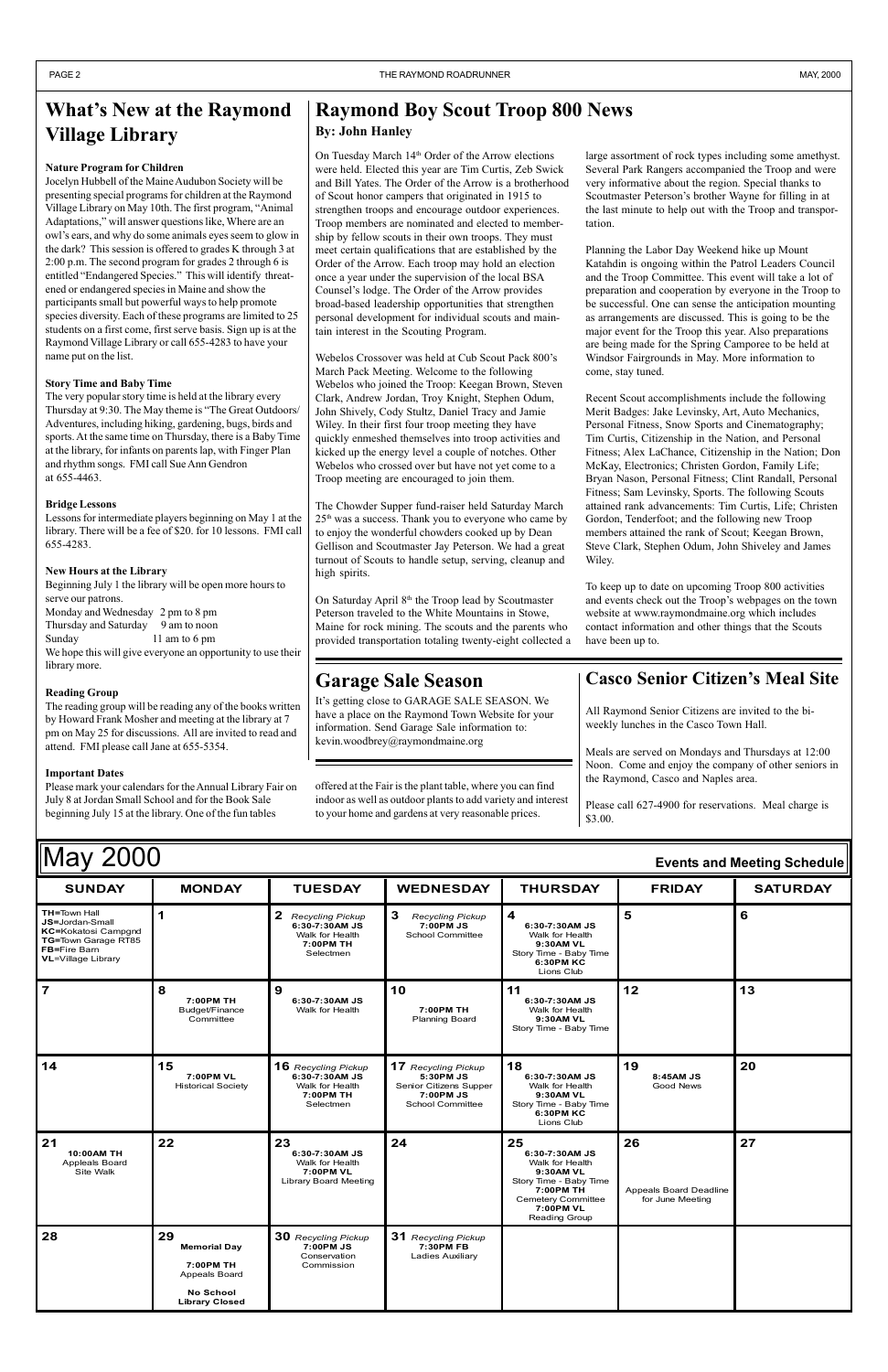3. Prohibiting jet skis?

4. Limiting hours for "speed" sports, e.g. jet skis and ski boats?

All respondents: 65% favor Raymond residents: 53% favor

All respondents: 50% favor Raymond residents: 58% favor

Respondents were also encouraged to contribute comments or concerns, and many did. It is clear that while there may be no overwhelming consensus on any of the above issues, many people care passionately about activities on Raymond's lakes. For example, Sebago Lake homeowners are almost uniformly in agreement that the laws limiting decibel levels on high-powered boats should be enforced. One person wrote: "Living on Sebago is like living next to an airport. How can Raymond maintain the market value of shorefront residential property if this annoyance continues?"

5. Marine safety patrols to augment the work of the IF&W wardens?

All respondents: 67% favor Raymond residents: 59% favor

6. Do you favor contributing towards the expense of enforcing lake rules?

All respondents: 65% in favor Raymond residents: 54% in favor ìPeaceful mornings and evenings on the lake are one of the greatest pleasures of this area. If some communities can regulate the use of leaf blowers, we should be able to do something about these wretched whining and pounding jet skis."

A number of Sebago Lake residents who live in the Frye's Leap area also mentioned excessive speed as being a threat both to safety and to their enjoyment of the lake and suggested a special speed zone with marked buoys for that part of the lake. People on all of our lakes wrote about inconsiderate and even unlawful use of jet skis and high speed boats that routinely operate within the 200' water safety zone and pose a threat to swimmers and wildlife. One woman wrote:

So where do we go from here? The two "hot" issues on the survey are clearly the ones addressing jet skis and limiting activity hours for speed sports. In spite of the majority vote in this survey to ban jet skis, when we consider the results from the survey (only 53% favor banning jet skis), it does not seem a large enough majority to recommend bringing this issue before the Town. If we look to other towns in this area for guidance, none of them have been successful with the enactment of a local ordinance that would limit or prohibit particular boating activities. The only exception had been on very small lakes where there has been no prior use. In some communities the issue has pitted neighbor against neighbor and caused a lot of hard feelings. This should be avoided in Raymond but this does not mean there are no options. First, the Town may want to consider some form of stricter enforcement of the existing laws. The two IF&W wardens assigned to our area were definitely more visible last summer than in past years but are often somewhere else when a problem occurs. Since it's not likely that we'll see many more wardens on our lakes in the foreseeable future, the Town may want to consider hiring a marine constable for the summer months who would be empowered to assist the IF&W wardens in their work. An alternative would be developing a volunteer harbormaster program similar to that which has worked well in Naples.

You Can Help! - The old saying about doing it yourself when you want something done may hold true here. Although we may not be empowered with enforcing the law, there is no reason why all of us can't help our friends and visitors know what is expected. Sometimes visitors from away simply aren't aware that their boating behavior is threatening to loons or to swimmers. We must tell them. Sometimes our neighbors may not be aware that when their children get on jet skis and circle endlessly in the cove that they are driving the rest of us crazy. In a non-confrontational fashion, we should let them know. And the squeaky wheel gets the grease. Call the State Police (800-482-0730) for help with persistent or extreme problems. Then, says Lt. Berry, be sure to stay by the phone so that when a warden calls back, you can provide him with additional details.

Regarding the problems on Sebago Lake mentioned previously, Lt. Nat Berry of the Dept. of IF&W says that IF&W cannot legally change the speed limit in the narrows between Raymond Neck and Frye Island. For this to happen, we must petition IF&W Commissioner Lee Perry for a rule change in boating statutes on Sebago Lake. This may well be worth looking into. The noise problem is more confusing. Lt. Berry says that many boats, which seem too loud, actually fall within

legal decibel limits. The Town may want to consider researching the noise level issue further.

Education is and should continue to be a strong component. Employees in the Town Office have been providing every person who registers a boat a copy of a laminated card developed last summer by the Lakes Environmental Association in Bridgton. The card contains a simplified version of the existing surface use laws. These cards should also be made available to real estate agents to distribute to cottage renters.

Obviously, none of these initiatives is going to solve all the problems, and many people will be unhappy that we are not pushing for more action. But the Maine legislature has expanded the window during which surface use changes may be made, and as time goes by perhaps more people will see the need. In the meantime, we hope these incremental steps will be helpful. We thank all those who took the time to complete the survey and especially those who provided lengthy and thoughtful comments. Let's hope this summer will provide many sun-filled days for swimming and boating, and let's remember to operate our boats safely and with consideration for others so that we all may enjoy our beautiful lakes.

### **Boating In Raymond - A Report on Surface Use**

#### *Continued from page 1*

### **Raymond Recreation News**

#### **Board of Directors Meeting**

Raymond Recreation Association will meet Wednesday, May 3 at Jordan Small School at 7pm. Agenda will include review of winter programs, update on spring and summer programs including discussion of a proposed summer sport day camp to be held here in Raymond. Anyone interested in becoming involved with any of our activities is welcome.

#### **Spring Tennis Begins**

The Spring Tennis program for 4th, 5th and 6th graders begins on Wednesday, May 3rd and is held at the Village Tennis Courts on Mill Street. If your child is interested please phone Pat at 655-4657 to pre-register.

#### **Summer Opportunities offered in the area**

These programs are not sponsored by Raymond Recreation but we hope that this listing will be helpful to Raymond parents. If Tennis is the interest - try a week long, full day summer tennis camp. Contact: St. Peter's Grand Slam Tennis Camp at 797-8613 or www.grandslamtennis.net. These clinics run from June through August at locations throughout the greater Portland area. Is Ice Hockey the interest? Call Kevin Kaminski's Professional Hockey Academy at 450-5885 or e-mail KKPHA@aol.com. Camp is held in August at Bridgton Ice Arena.

## **Raymond Rec. Fall Soccer Sign up Night**

Date: Wednesday May 10, 2000 Time: 6:00 PM to 8:00 PM At: Jordan Small School Cafeteria

Fall soccer season will start the week of Sept. 4, 2000 and run for eight weeks through Oct. 28, 2000. Open to students K through 6th grade.

Cost \$20.00 per student, \$15.00 for additional siblings. For more info or to volunteer to help with program call Barry Keck @ 627-4748

### **2000 Raymond Recreation Association Swim Sign Up**

Sign up for Wednesday, May 10th at the Jordan-Small School cafeteria from 6 to 7:30 pm.

#### **Red Cross Swim Program**

Cost: \$15 per child and \$10 for each additional sibling. Parents need to be at sign up to sign permission slips. Swimming lessons begin June 26 for 4 weeks at Crescent Lake, Route 85. For more information call Debbie Duchaine, WSI at 655-5222. There will be a \$5 late fee for registering after June 12.

#### **Red Cross W.S.A. (Water Safety Aid)**

Cost \$40 per child. Children must be 13 years old by June 2000. Lessons begin June 26 for 4 weeks at Crescent Lake, Route 85.

Parents need to be at sign up to sign permission slips. For more information call Debbie Duchaine, WSI at 655-5222.

### **Communities for Children**

Communities for Children Aims to Link Organizations, Generations

Over the past year, Communities for Children has taken several steps to connect Raymond citizens with each other. One of our most visible accomplishments has been to create and distribute a brochure of town services and organizations so families can access community resources more easily. We hope to update this brochure on a regular basis and continue to make it available at the school, town office, library and local churches. We appreciated the support offered by Norma Richard and the R.E.D. helpers who inserted copies in last month's Road Runner.

Raymond teens have been developing a Kid's and Teen's Web site (find it at http://

www.raymondmaine.org) with the guidance of Mike Reynolds. The group is particularly interested in having job opportunities posted; if you are interested in hiring local talented teens, you may complete a job description form at the site itself, e-mail Mike at sjmr@maine.rr.com, or call him at 655-2884. You may post community service opportunities for youth at the Web site as well.

C4C continues to promote youth involvement in community issues and projects, such as having students create interview questions for hiring the new middle school principal and participating in the Crescent Lake Beach Project. Other action items include easing middle school transition and providing a forum for organizations to come together to address community needs.

Our next meeting will be Tuesday, May 23, 7:00 at the Jordan-Small School library. Anyone interested in working on the behalf of Raymond's youth and families is welcome. For more information about C4C, call Lori Rand at 655-4277 or Laurie Wallace at 655-2222.

### **Fire Station Building Committee Members Needed**

The Board of Selectmen are looking for people to serve on a building committee that will be responsible for the design phase of a new fire station. Anyone who is interested should contact the Town Office at 655-4742 by May 19, 2000. The proposed facility will replace the District One Station located on Main Street.